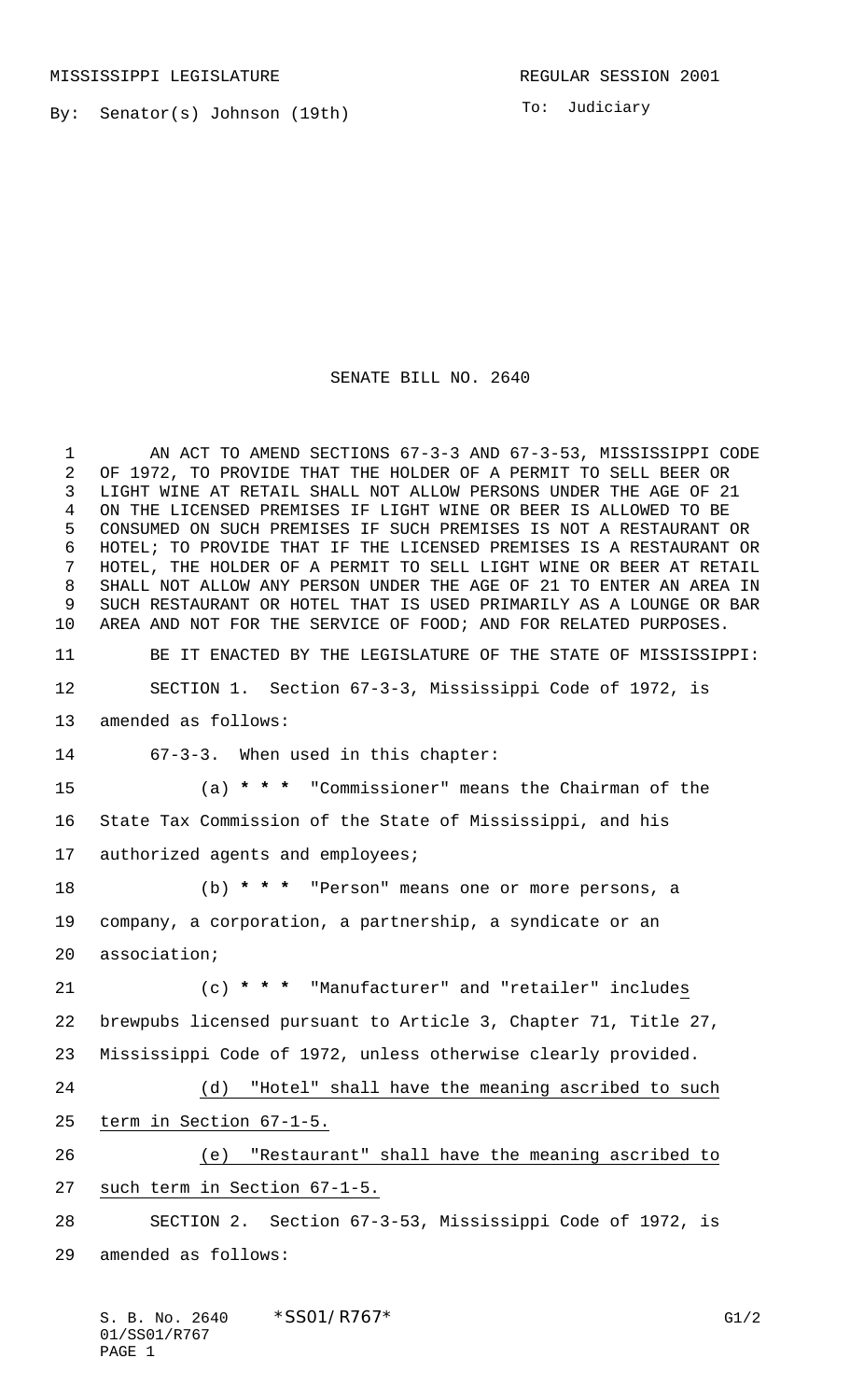67-3-53. In addition to any act declared to be unlawful by this chapter, or by Sections 27-71-301 through 27-71-347, and Sections 67-3-17, 67-3-27, 67-3-29 and 67-3-57, it shall be unlawful for the holder of a permit authorizing the sale of beer or light wine at retail or for the employee of the holder of such a permit:

 (a) To sell or give to be consumed in or upon any licensed premises any beer or light wine between the hours of midnight and seven o'clock the following morning or during any time the licensed premises may be required to be closed by municipal ordinance or order of the board of supervisors; provided, however, in areas where the sale of alcoholic beverages is legal under the provisions of the Local Option Alcoholic Beverage Control Law and the hours for selling such alcoholic beverages have been extended beyond midnight for on-premises permittees under Section 67-1-37, the hours for selling beer or light wines are likewise extended in areas where the sale of beer and light wines is legal in accordance with the provisions of this chapter.

 (b) To sell, give or furnish any beer or light wine to any person visibly or noticeably intoxicated, or to any insane person, or to any habitual drunkard, or to any person under the age of twenty-one (21) years.

 (c) To permit in the premises any lewd, immoral or improper entertainment, conduct or practices.

S. B. No. 2640 \* SS01/R767\* 01/SS01/R767 PAGE 2 (d) To permit loud, boisterous or disorderly conduct of any kind upon the premises or to permit the use of loud musical instruments if either or any of the same may disturb the peace and quietude of the community wherein such business is located. (e) To permit persons of ill repute, known criminals or prostitutes **\* \* \*** to frequent the licensed premises **\* \* \***. (f) To permit or suffer illegal gambling or the operation of illegal games of chance upon the licensed premises.